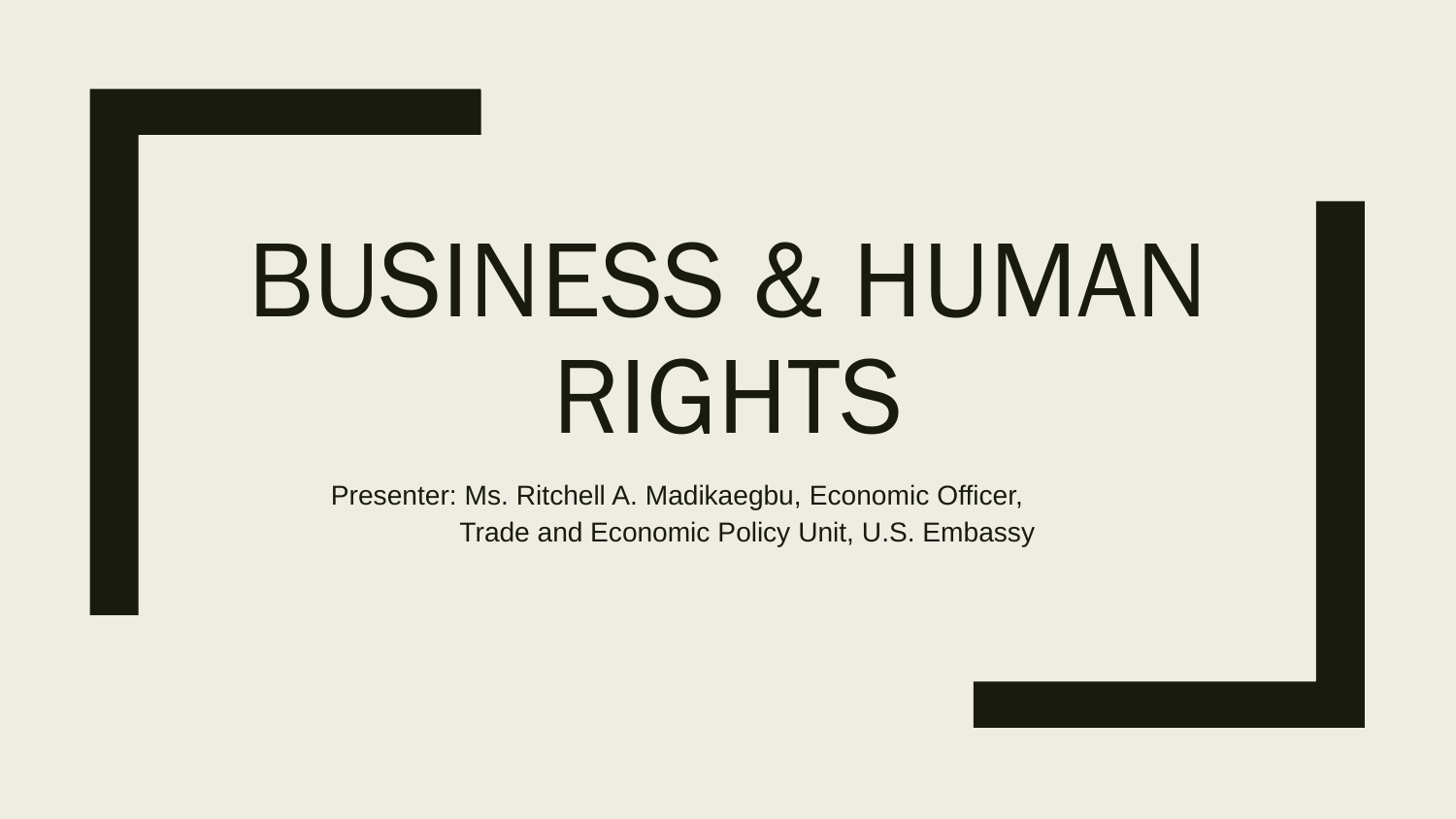

## Examples of Business & Human Rights Violations

- Forced labor
	- Withholding of Pay
	- Confiscation of Identity Documents
	- Threats of Force
	- Debt Manipulation
	- Psychological Coercion
	- Reputational Harm
- **Child Labor**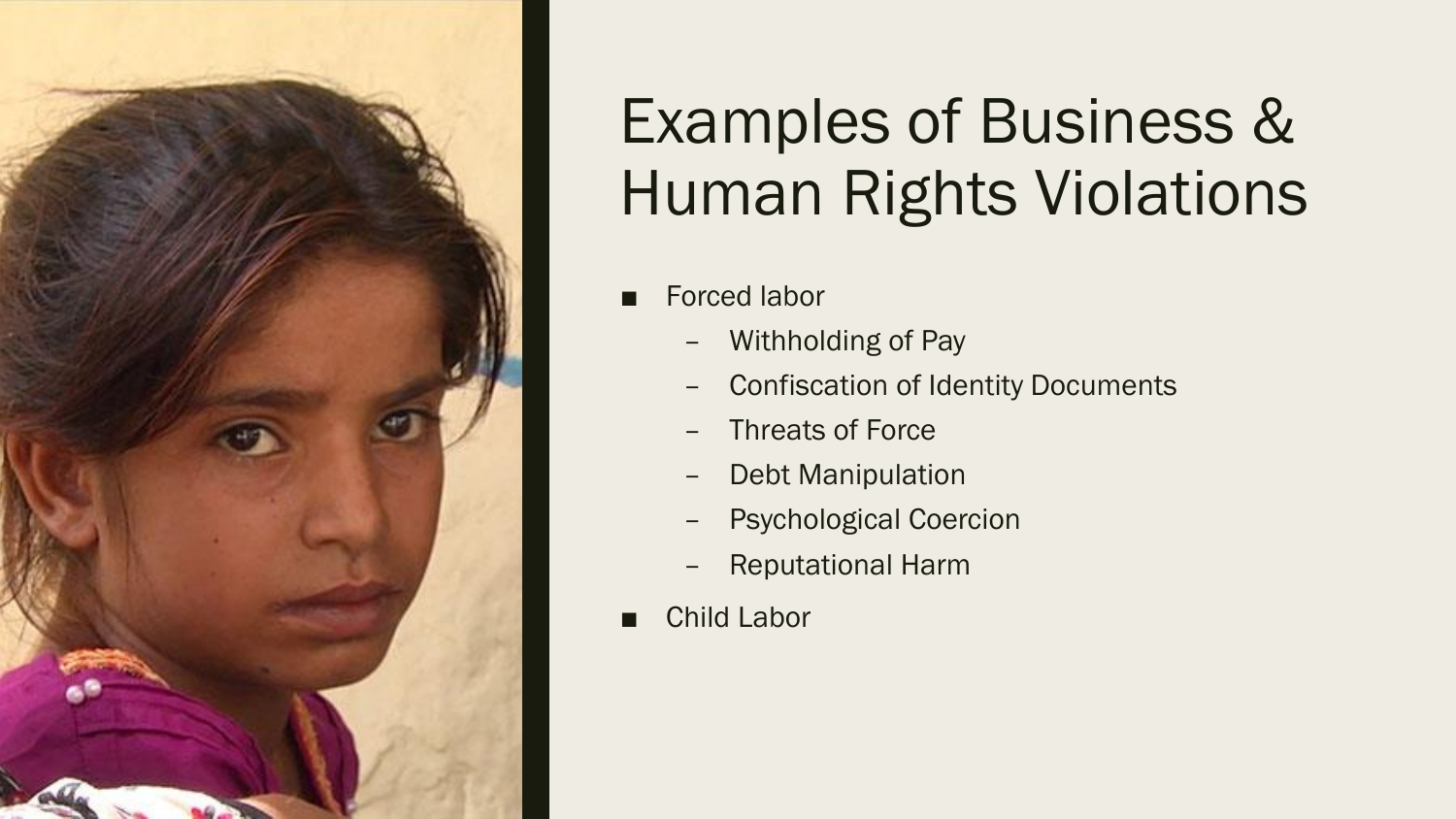## Why We Promote Business and Human Rights

- Protection of labor rights and human rights are core elements of U.S. trade policy.
- A key role governments can play is to share information that could affect businesses and their supply chains.
- We provide public reports with information you may find useful as you review your supply chains.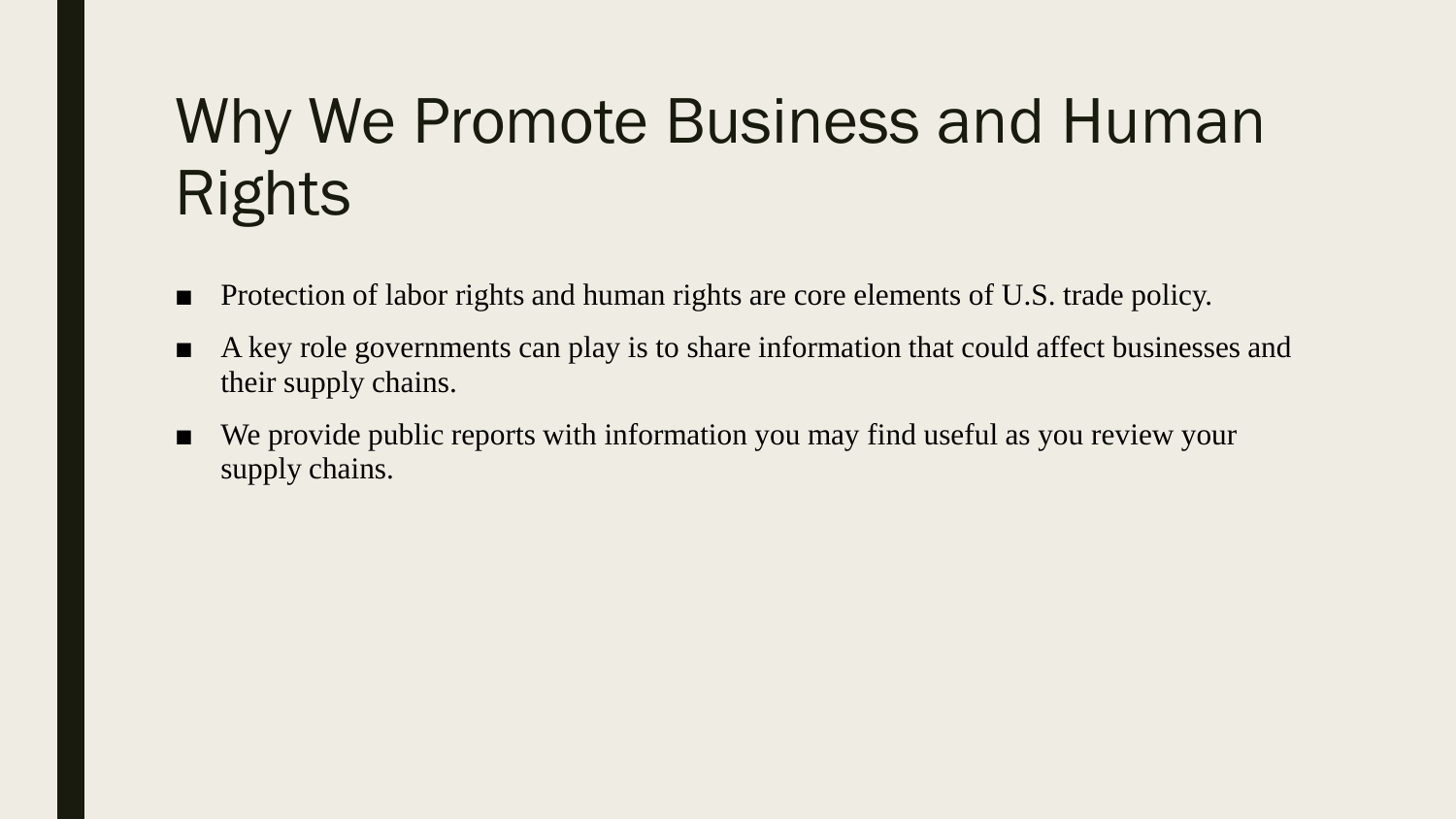## How We Promote Business and Human Rights: Publications

- The Trafficking in Persons Report
- Worst Forms of Child Labor Report
- The Country Report on Human Rights Practices ("Human Rights Report")
- The Surveillance Guidance
- Advisories with information on human rights and labor standards.
	- The Advisory also provides information about other countries related due diligence requirements, such as the UK Modern Slavery Act and many others.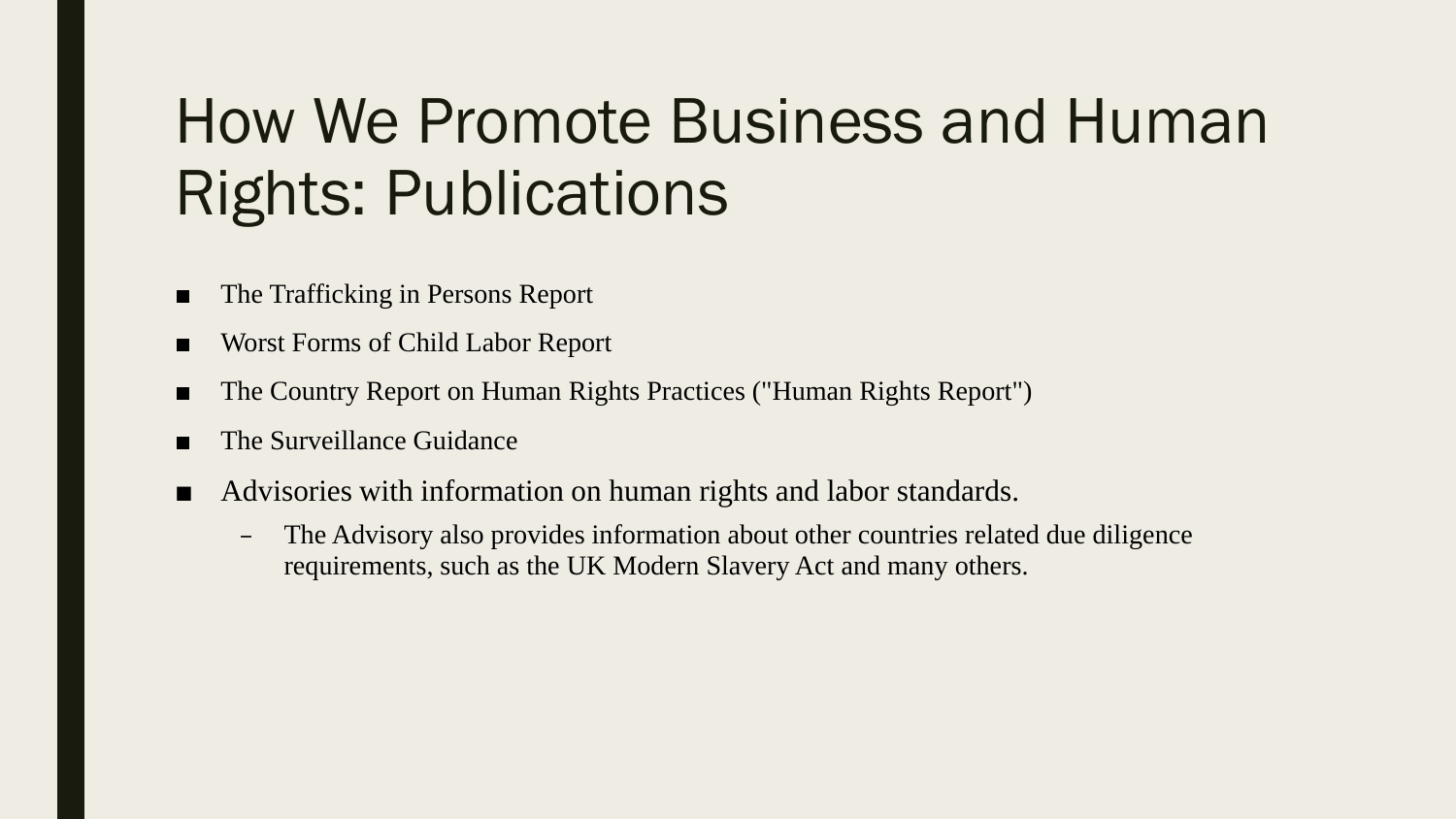



#### Other Ways We Promote Business and Human Rights

- "Comply Chain" App
- "Responsible Sourcing Tool" Department of Statefunded website
- **Platform for Those Advocating for Better Societies**
- *Trafficking in Person Heros*
- *Women of Courage*
- *Secretary of State's Award for Corporate Excellence*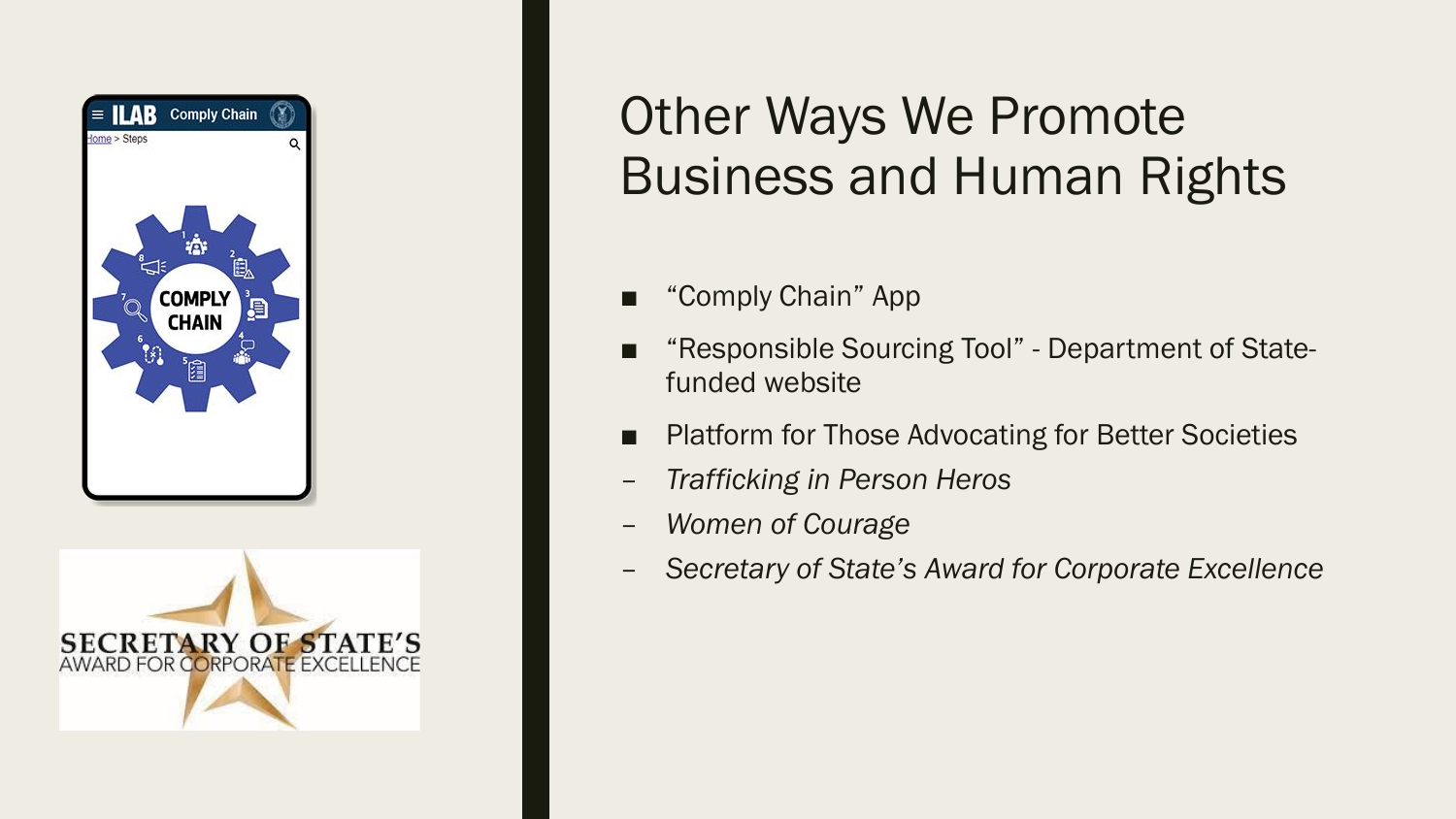

#### How We Promote Business and Human Rights: Trade Policies

- All U.S. free trade agreements include commitments to labor rights.
- United States-Mexico-Canada Agreement or USMCA, includes the world's most advanced labor provisions.
- The African Growth and Opportunity Act (AGOA) provides additional trade benefits for eligible sub-Saharan African countries. The AGOA eligibility criteria includes human rights, rule of law, anti-corruption protections, and labor rights.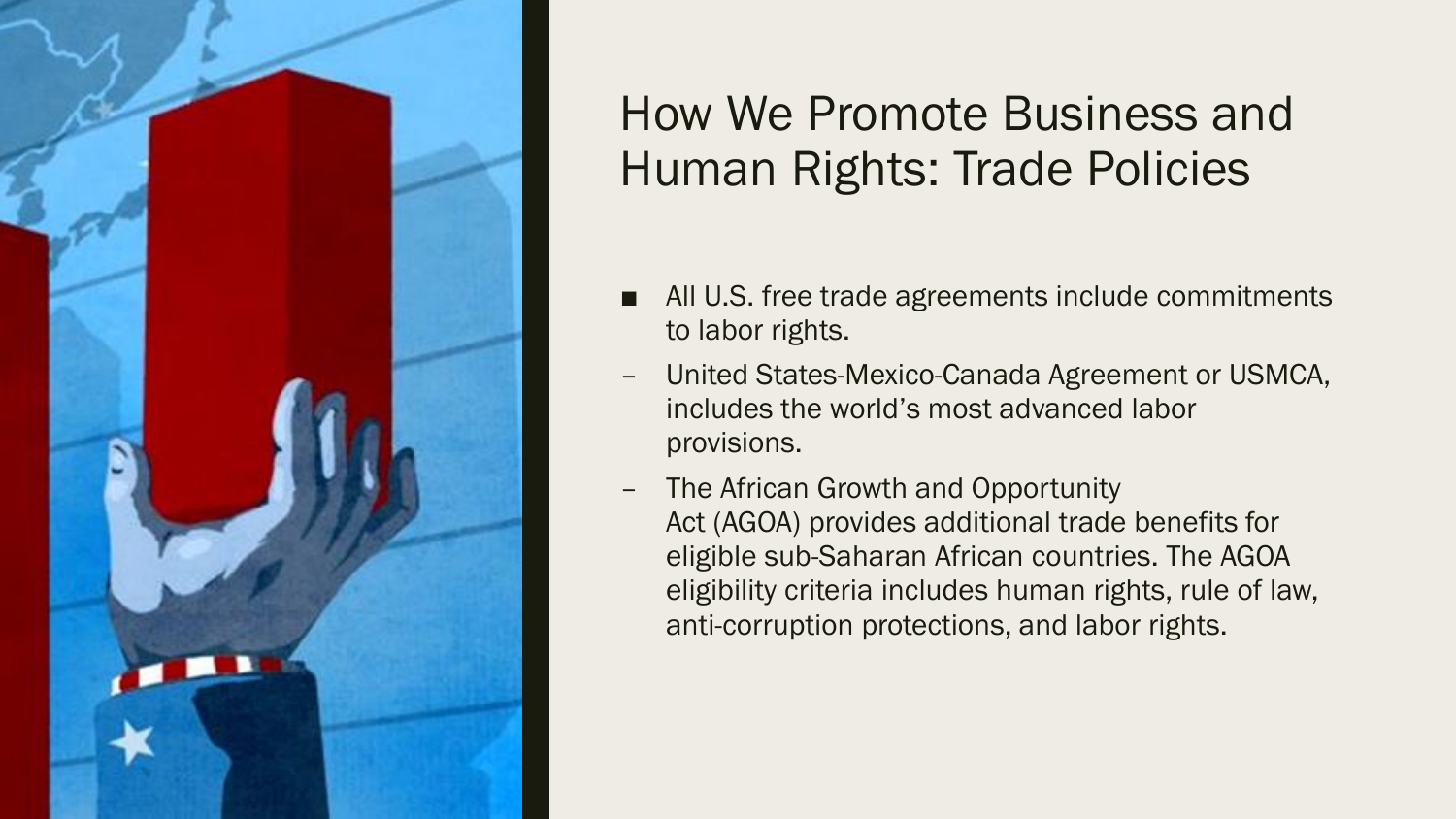## Enforcement: How We Promote Business and Human Rights

- The United States enforces a prohibition on the importation of goods for which there is reasonable suspicion to believe they were made with forced labor.
- Section 307 of the Tariff Act prohibits importing any product that was mined, produced, or manufactured wholly or in part by forced labor, including forced or indentured child labor.
- U.S. Customs and Border Protection enforces this law in part through the issuance of Withhold Release Orders, otherwise known as WROs. Goods found to be subject to a WRO can be prevented from entering the United States.
- There are WROs both for specific companies, as well as a few WROs that prohibit goods from an entire region.